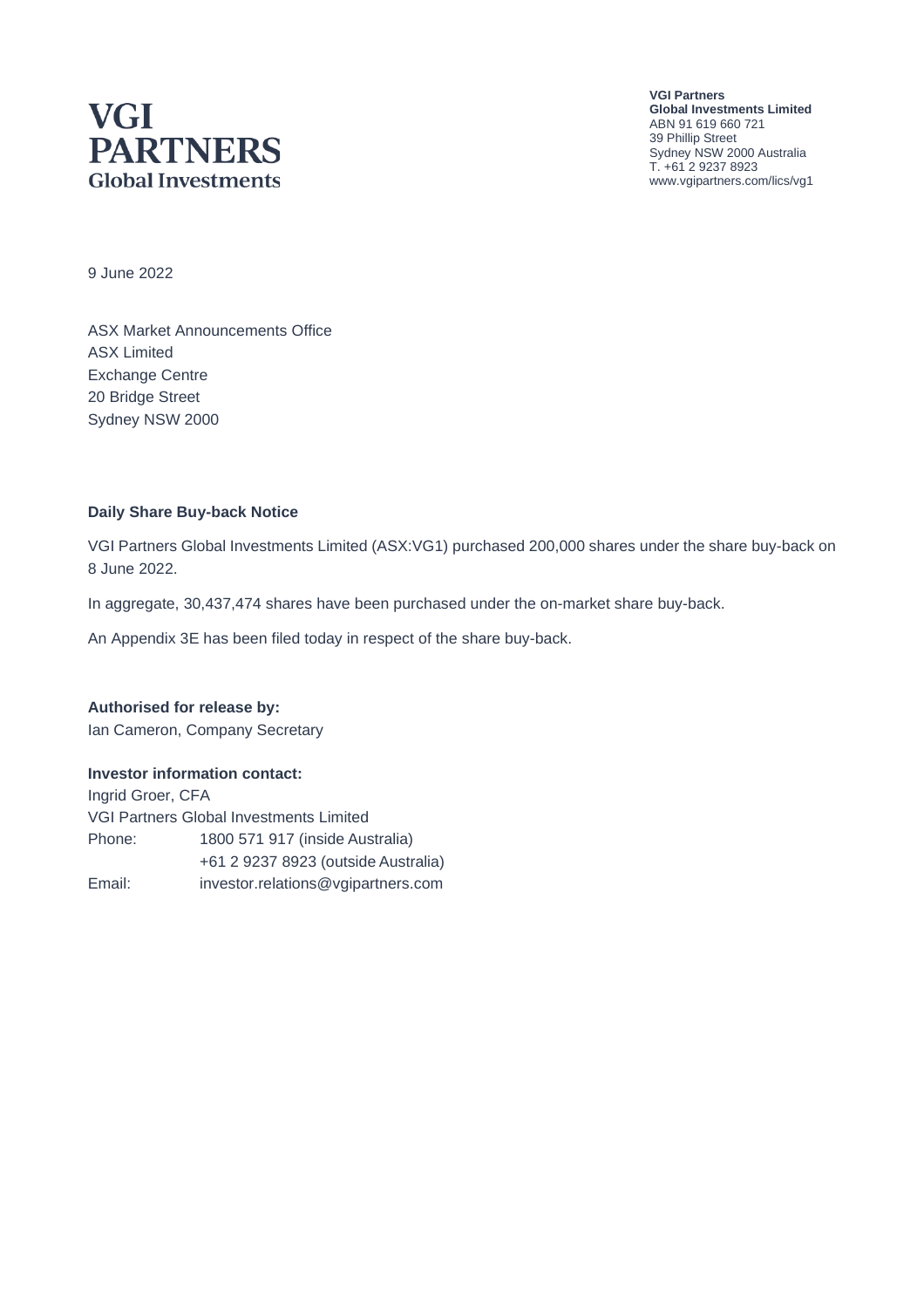*Rule 3.8A*

# **Appendix 3E**

## **Daily share buy-back notice (***except* **minimum holding buy-back and selective buy-back)**

*Information and documents given to ASX become ASX's property and may be made public.* Introduced 1/9/99. Origin: rule 3.6, Appendix 7C. Amended 30/9/2001, 11/01/10

| Name of entity                                 | ABN/ARSN       |
|------------------------------------------------|----------------|
| <b>VGI Partners Global Investments Limited</b> | 91 619 660 721 |

We (the entity) give ASX the following information.

#### **Information about buy-back**

1 Type of buy-back On-market buy-back within 10/12 limit

2 Date Appendix 3C was given to ASX

18 August 2020

#### **Total of all shares/units bought back, or in relation to which acceptances have been received, before, and on, previous day**

|   |                                                                                                                                              | <b>Before previous</b><br>day | Previous day |
|---|----------------------------------------------------------------------------------------------------------------------------------------------|-------------------------------|--------------|
| 3 | Number of shares/units bought<br>back or if buy-back is an equal<br>access scheme, in relation to<br>which acceptances have been<br>received | 30,237,474                    | 200,000      |
|   | Total consideration paid<br>or<br>payable for the shares/units                                                                               | \$66,780,432.85               | \$305,750.00 |

<sup>+</sup> See chapter 19 for defined terms.